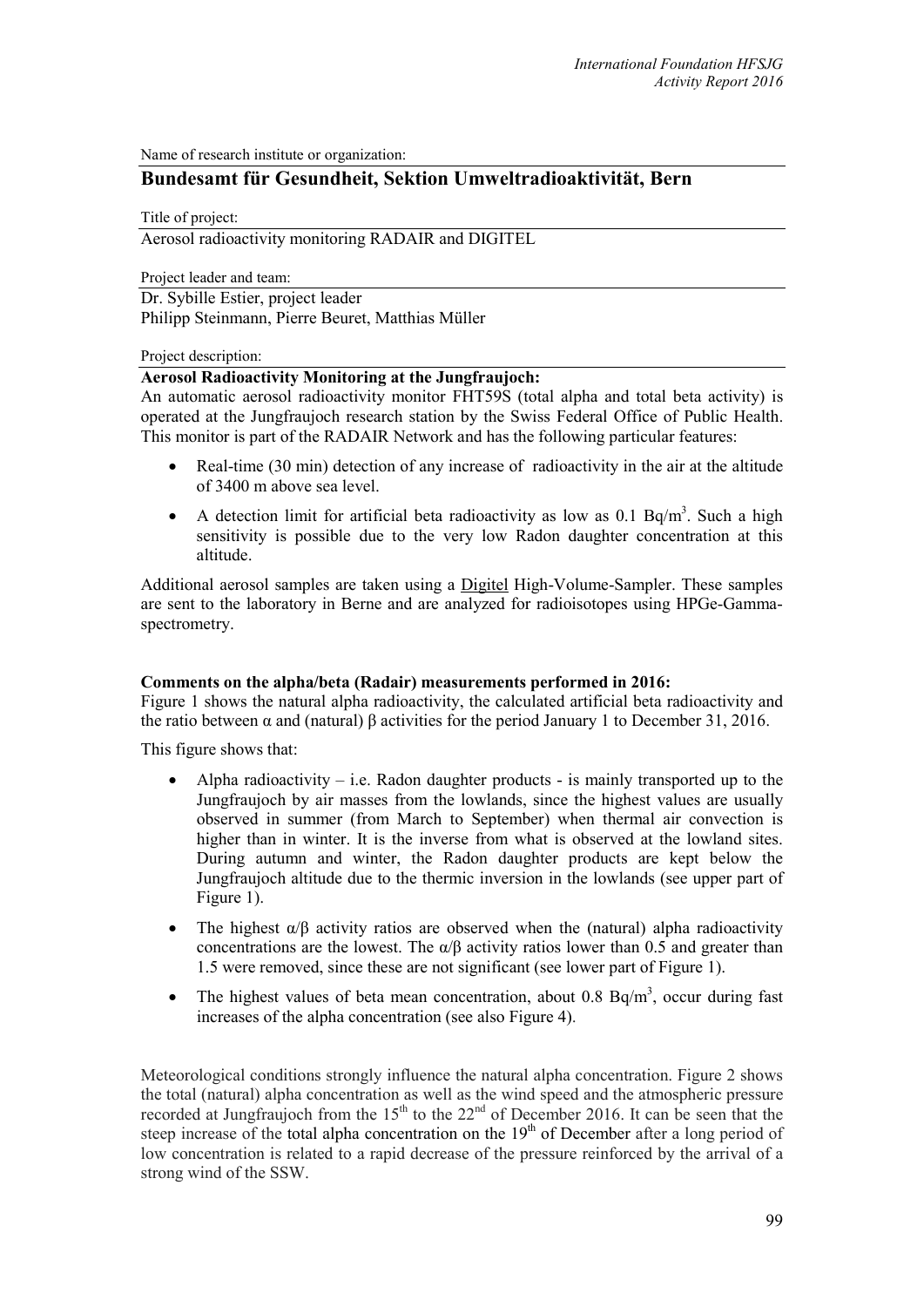

*Figure 1. Results of RADAIR measurements in 2016.* Note: For a better readability of the graph, not all values are represented.



*Figure 2. Increase of (natural) total α concentration depending on meteorological parameters on December 19, 2016.*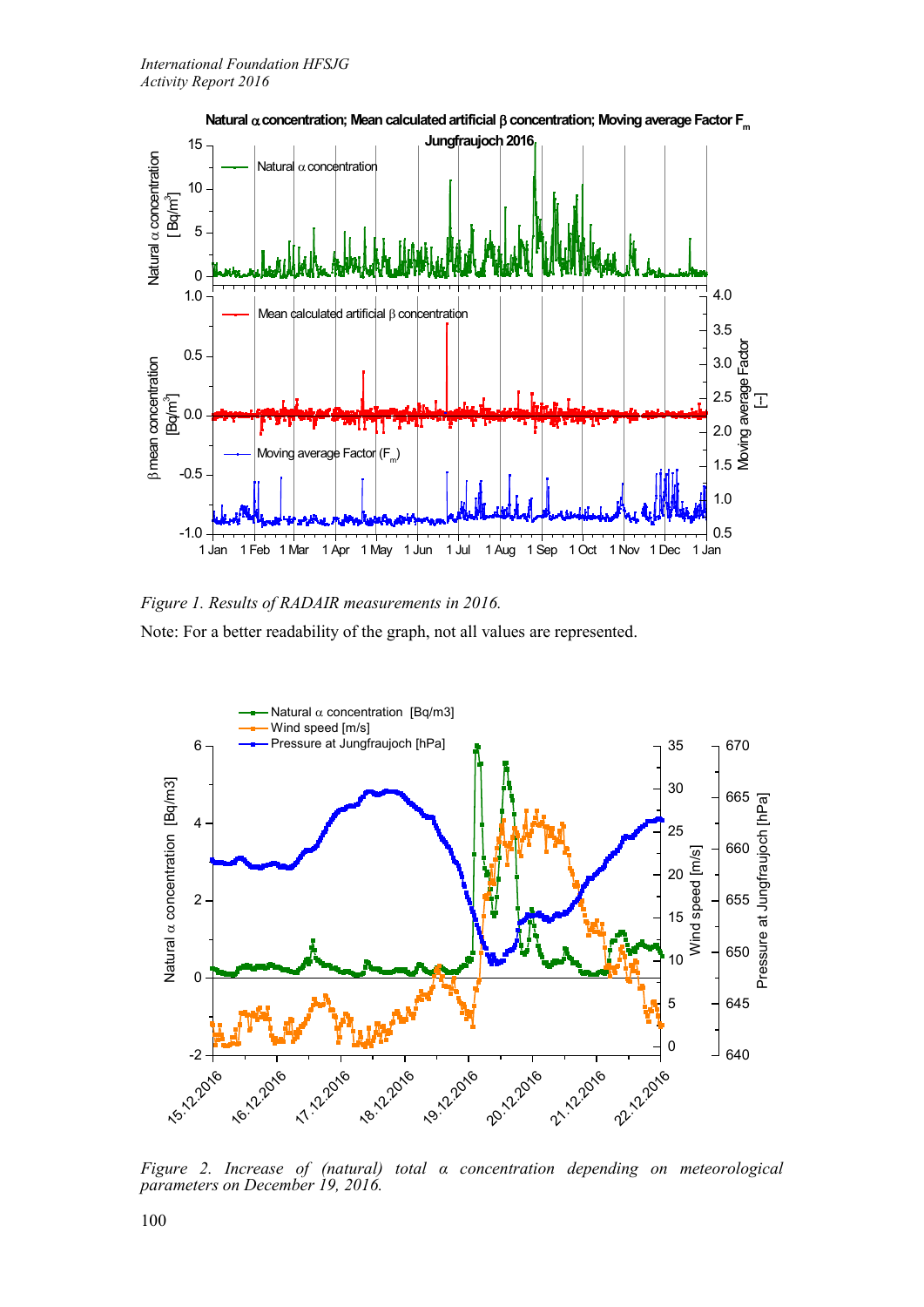Figure 3 shows the histogram of the calculated artificial beta radioactivity in aerosol for 2016 (and 2015). The calculation is done automatically by the monitor by applying an  $\alpha/\beta$ compensation technique (see below for more details):

- No calculated artificial beta concentration above the detection limit (i.e. the background signal) was observed.
- 95 percent of the beta concentrations recorded in 2016 were below 0.05 Bq/m<sup>3</sup>.
- The histogram recorded for 2016 is rather symmetric; this shows that the automatic compensation technique was good.
- Note that there are some values greater than  $0.15$  Bq/m<sup>3</sup> (see Figures 1 and 4).



## **Histogram of the artificial beta mean concentration Jungfraujoch : 2015 & 2016**

*Figure 3. Histogram of calculated artificial beta concentrations.*

There are cases where the total alpha concentration increases very steeply, in such circumstances the ratio between the total alpha activity and the beta activity does not remain constant with the total beta activity increasing even stronger. Consequently, the calculated residual beta concentrations < 0.6 Bq/m3 are difficult to automatically compensate and some false peaks of artificial beta may appear.

For example, on the  $22<sup>nd</sup>$  of June 2016 the total alpha concentration was very low for some hours (see Figure 4) and consequently the moving average factor  $(F_m)$  at the upper thresholds when the total alpha concentration increased steeply at 12.00 h. In that case the artificial beta mean concentration was therefore over compensated. On the contrary, when the total alpha concentration increased on June 23, the moving average factor  $(F_m)$  was correct and therefore the artificial beta mean concentration was appropriately compensated.

In most cases, when the alpha concentration increases slowly, the beta concentration may be correctly compensated.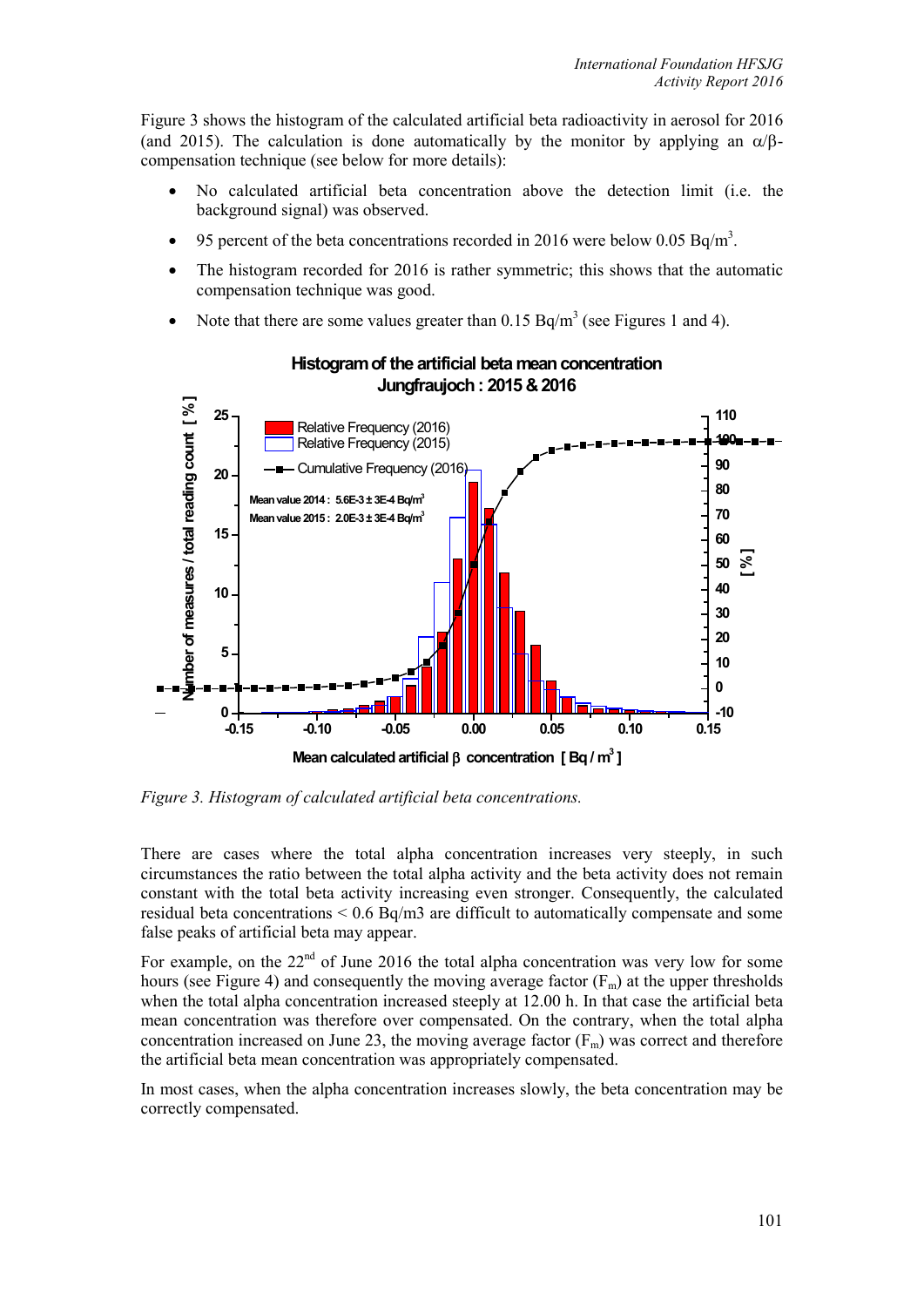

*Figure 4. (Natural) total α concentration, calculated "artificial" (residual) β mean concentration and the ratio between α and (natural) β activities (moving average factor) for the period June 21st to 23rd, 2016*.

For normal situations, i.e. with no artificial radioactivity in the air, the net Beta radioactivity at Jungfraujoch, calculated using the Alpha-Beta compensation technique, is less than 0.10  $Bq/m<sup>3</sup>$ . At the top of Europe, a radiation incident causing an increase of the artificial beta radioactivity in the atmosphere of as low as  $0.10$  Bq/m<sup>3</sup> could therefore be detected within 30 minutes.

### **Calculation of the artificial Beta activity:**

*Automatic* α*/*β*-compensation*: this technique applied by our aerosol monitoring stations is based on the simultaneous measurements of gross Alpha  $(A_g)$  and gross Beta  $(B_g)$ radioactivity of the aerosols collected on a filter. The net (artificial) Beta radioactivity  $(B_n)$  is then calculated by the following formula:  $B_n = B_g - (A_g / F)$ .

Figure 5 shows how the factor  $\alpha/\beta$  (F) was determined.

The ratio ( $A_g/B_g$ ) corresponds to the slope of the curve of the α-activities as a function of  $\beta$ activities. We observe that it is relatively constant and yield approximately 0.73 for 2016.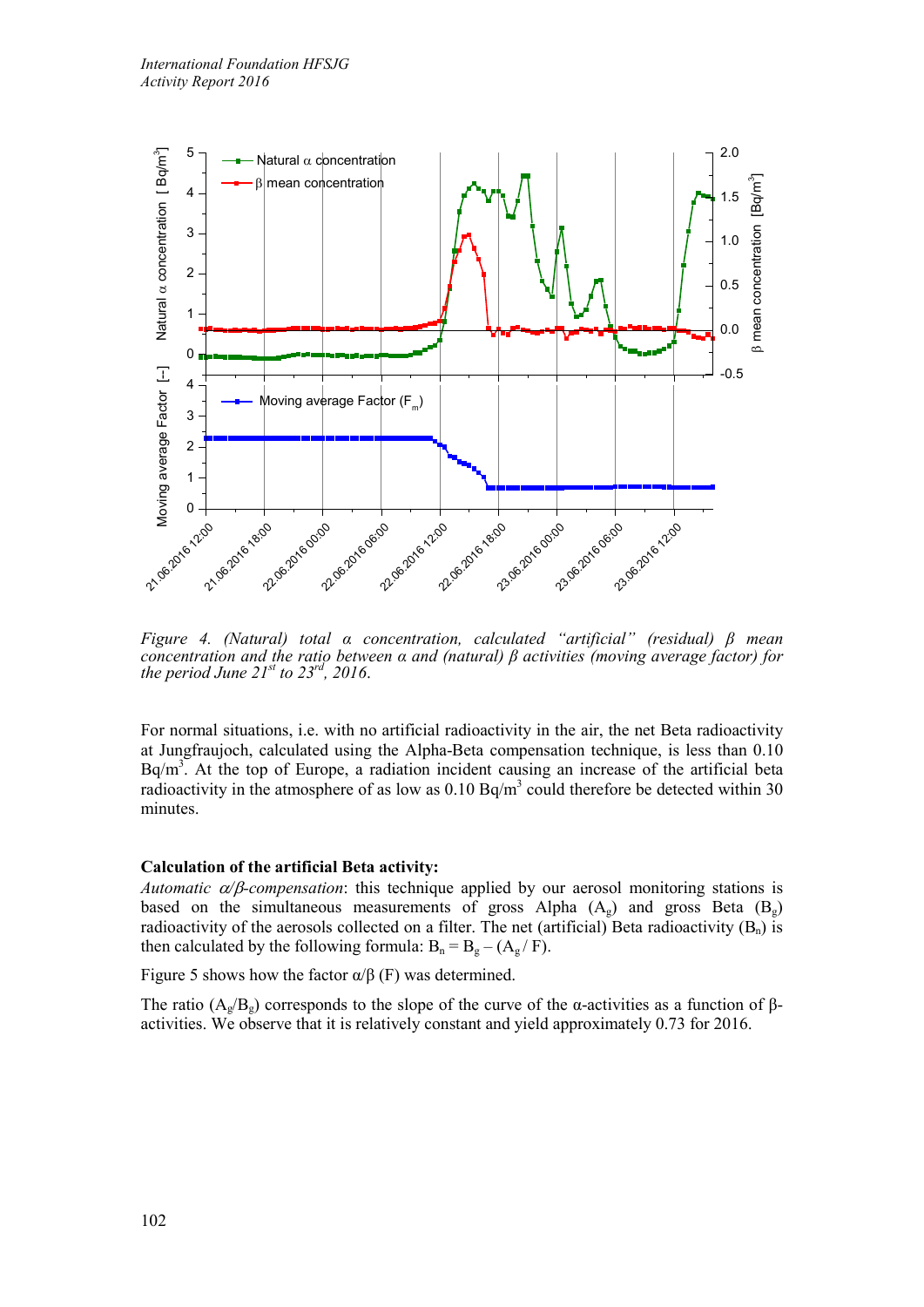

*Figure 5. Correlations between the α-activity and β-activity in 2016.*

With the current version of the software, the monitor calculates the average of the n  $(n>10)$ last ratios  $(A_e/B_e)$ , as long as this latter is included between threshold values (here 0.6 and 2.3). This mean ratio will give the factor  $F_m$  with which the net (artificial) Beta radioactivity  $(B_n)$  will be calculated.

This gives a new correction equation:  $B_n = B_g - (A_g / F_m)$ 

### **Comments on technical aspects (RADAIR):**

In 2016, the FHT59S monitor did not have any major failures except some communication problems. But at Jungfraujoch short power failures are frequent and therefore an uninterruptible power supply was installed.

### **Digitel Jungfraujoch 2016**

## **Digitel High-Volume-Sampler: Introduction**

The Digitel DHA-80 High Volume Sampler (HVS) is an automatic air sampler with a typical air flow rate of 0.6  $m<sup>3</sup>/min$ . Aerosols are collected on glass fibre filters of 150 mm in diameter. The pump maintains a constant flow rate independent of the dust load on the filter. Filter change intervals are programmed in advance and the sampler is controlled remotely by an internet connection.

The filters are automatically changed once a week and are measured at the end of the month in the laboratory using a coaxial HPGe gamma-ray detector during 1-2 days. Thereafter activities of radioactive isotopes are corrected by considering corresponding half-lifes and the time between sampling and measuring.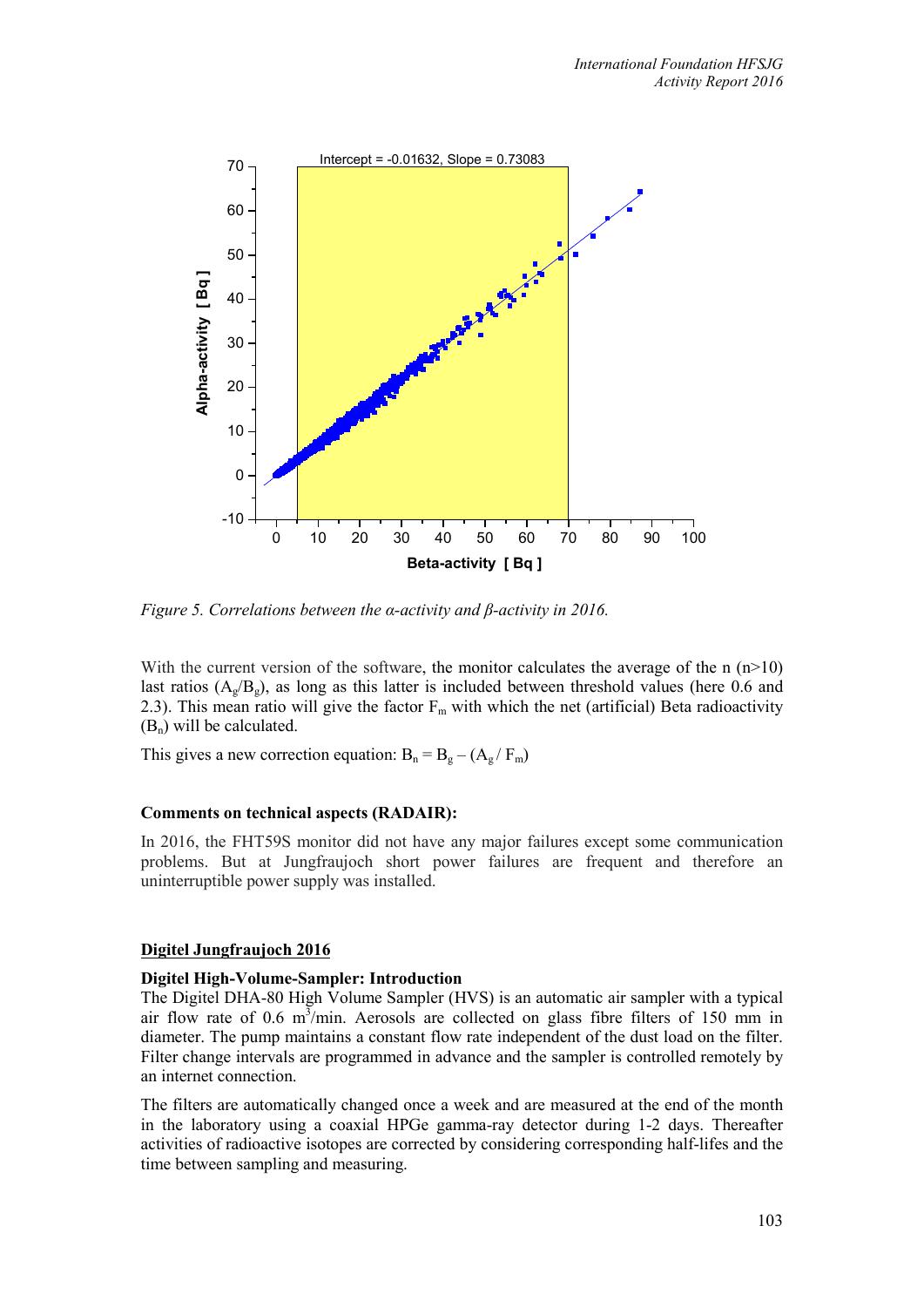<sup>7</sup>Be and <sup>210</sup>Pb are naturally occurring nuclides. <sup>7</sup>Be has a cosmogenic origin. Around 70% of <sup>7</sup>Be is produced in the stratosphere by spallation of carbon, nitrogen and oxygen. <sup>210</sup>Pb is a long-lived decay product of uranium series  $(^{238}U)$  which gets into the air from radioactive noble gas 222Rn exhaled from the Earth's Crust.

## **Results**

Figure 6 shows the concentration ( $\mu$ Bq/m<sup>3</sup>) of <sup>7</sup>Be, <sup>210</sup>Pb, <sup>131</sup>I and <sup>137</sup>Cs between 2011 and 2016.

Concentrations of <sup>7</sup>Be and <sup>210</sup>Pb remained quasi constant. A slight increase of <sup>210</sup>Pb during summer can be observed, which is due to convection of  $2^{10}Pb$ -rich air masses from the plateau. <sup>7</sup>Be concentration seems to be slightly increased during summer, too. This is related to the tropopause thinning at mid-latitudes resulting in air exchange between stratosphere and troposphere.

As a consequence of the nuclear accident of Fukushima in March 2011, filters were measured directly after changing (once a week) in order to detect radioactive isotopes released by the nuclear power plant more quickly. Therefore time between sampling and measuring was significantly smaller than before.

The increased concentration of  $^{131}$ I and  $^{137}$ Cs in 2011 can be clearly related to the nuclear accident of Fukushima. First increased concentrations were measured by the end of March 2011 and achieved a maximum at the beginning of April.  $131$  could never be detected at Jungfraujoch before the nuclear accident and has not been since the end of April 2011. <sup>137</sup>Cs was occasionally detected also before March 2011.

Between Mai and August 2013, the filters were measured once a week in order to better follow possible inputs of stratospheric air over this time period.



*Figure 6. Concentration (* $\mu$ *Bq/m<sup>3</sup>) of <sup>7</sup>Be, <sup>210</sup>Pb, <sup>131</sup>I and <sup>137</sup>Cs between 2011 and 2016, station Jungfraujoch.*